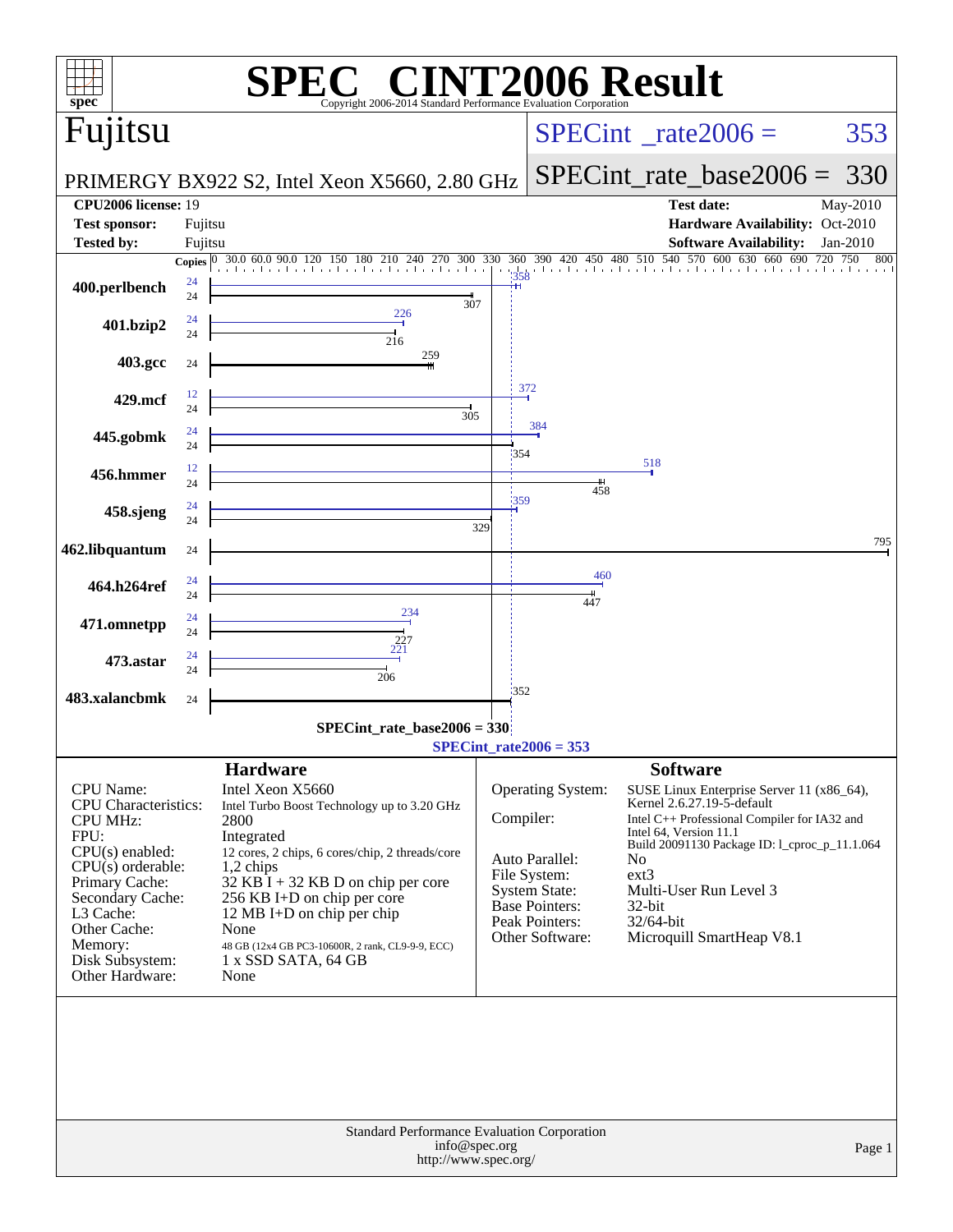

# **[SPEC CINT2006 Result](http://www.spec.org/auto/cpu2006/Docs/result-fields.html#SPECCINT2006Result)**

## Fujitsu

### SPECint rate $2006 = 353$

PRIMERGY BX922 S2, Intel Xeon X5660, 2.80 GHz

[SPECint\\_rate\\_base2006 =](http://www.spec.org/auto/cpu2006/Docs/result-fields.html#SPECintratebase2006) 330

**[CPU2006 license:](http://www.spec.org/auto/cpu2006/Docs/result-fields.html#CPU2006license)** 19 **[Test date:](http://www.spec.org/auto/cpu2006/Docs/result-fields.html#Testdate)** May-2010

**[Test sponsor:](http://www.spec.org/auto/cpu2006/Docs/result-fields.html#Testsponsor)** Fujitsu **[Hardware Availability:](http://www.spec.org/auto/cpu2006/Docs/result-fields.html#HardwareAvailability)** Oct-2010 **[Tested by:](http://www.spec.org/auto/cpu2006/Docs/result-fields.html#Testedby)** Fujitsu **[Software Availability:](http://www.spec.org/auto/cpu2006/Docs/result-fields.html#SoftwareAvailability)** Jan-2010

#### **[Results Table](http://www.spec.org/auto/cpu2006/Docs/result-fields.html#ResultsTable)**

|                  | <b>Base</b>   |                |       |                |            |                |       | <b>Peak</b>   |                |              |                                                                                                          |              |                |              |
|------------------|---------------|----------------|-------|----------------|------------|----------------|-------|---------------|----------------|--------------|----------------------------------------------------------------------------------------------------------|--------------|----------------|--------------|
| <b>Benchmark</b> | <b>Copies</b> | <b>Seconds</b> | Ratio | <b>Seconds</b> | Ratio      | <b>Seconds</b> | Ratio | <b>Copies</b> | <b>Seconds</b> | <b>Ratio</b> | <b>Seconds</b>                                                                                           | <b>Ratio</b> | <b>Seconds</b> | <b>Ratio</b> |
| 400.perlbench    | 24            | 763            | 307   | 763            | 307        | 769            | 305   | 24            | 654            | 358          | 657                                                                                                      | 357          | 646            | 363          |
| 401.bzip2        | 24            | 1071           | 216   | 1071           | 216        | 1068           | 217   | 24            | 1027           | 226          | 1026                                                                                                     | 226          | 1024           | 226          |
| $403.\text{gcc}$ | 24            | 756            | 256   | 739            | 261        | 747            | 259   | 24            | 756            | 256          | 739                                                                                                      | 261          | 747            | 259          |
| $429$ .mcf       | 24            | 716            | 306   | 717            | 305        | 717            | 305   | 12            | 294            | 373          | 294                                                                                                      | 372          | 294            | 372          |
| $445$ .gobmk     | 24            | 712            | 354   | 711            | 354        | 710            | 355   | 24            | 652            | 386          | 655                                                                                                      | 384          | 656            | 384          |
| 456.hmmer        | 24            | 486            | 461   | 492            | 455        | 489            | 458   | 12            | 217            | 517          | 216                                                                                                      | 518          | 216            | 518          |
| $458$ .sjeng     | 24            | 883            | 329   | 884            | 329        | 883            | 329   | 24            | 807            | 360          | 809                                                                                                      | <u>359</u>   | 809            | 359          |
| 462.libquantum   | 24            | 626            | 794   | 626            | 795        | 626            | 795   | 24            | 626            | 794          | 626                                                                                                      | 795          | 626            | 795          |
| 464.h264ref      | 24            | 1187           | 447   | 1181           | 450        | 1188           | 447   | 24            | 1155           | 460          | 1155                                                                                                     | 460          | 1155           | 460          |
| 471.omnetpp      | 24            | 661            | 227   | 662            | 227        | 661            | 227   | 24            | 640            | 234          | 640                                                                                                      | 234          | 640            | 234          |
| 473.astar        | 24            | 816            | 207   | 816            | <b>206</b> | 816            | 206   | 24            | 761            | 221          | 761                                                                                                      | 221          | 761            | 221          |
| 483.xalancbmk    | 24            | 471            | 352   | 470            | 352        | 470            | 352   | 24            | 471            | 352          | 470                                                                                                      | 352          | 470            | 352          |
|                  |               |                |       |                |            |                |       |               |                |              | Results appear in the order in which they were run. Bold underlined text indicates a median measurement. |              |                |              |

#### **[Submit Notes](http://www.spec.org/auto/cpu2006/Docs/result-fields.html#SubmitNotes)**

The config file option 'submit' was used. numactl was used to bind copies to the cores

### **[Operating System Notes](http://www.spec.org/auto/cpu2006/Docs/result-fields.html#OperatingSystemNotes)**

'ulimit -s unlimited' was used to set the stacksize to unlimited prior to run

### **[Platform Notes](http://www.spec.org/auto/cpu2006/Docs/result-fields.html#PlatformNotes)**

 BIOS configuration: Data Reuse Optimization = Disabled Performance/Power Setting = Traditional

### **[General Notes](http://www.spec.org/auto/cpu2006/Docs/result-fields.html#GeneralNotes)**

 For information about Fujitsu please visit: <http://www.fujitsu.com> Binaries were compiled on SLES 10 with Binutils 2.18.50.0.7.20080502

## **[Base Compiler Invocation](http://www.spec.org/auto/cpu2006/Docs/result-fields.html#BaseCompilerInvocation)**

[C benchmarks](http://www.spec.org/auto/cpu2006/Docs/result-fields.html#Cbenchmarks): [icc -m32](http://www.spec.org/cpu2006/results/res2010q3/cpu2006-20100702-12119.flags.html#user_CCbase_intel_icc_32bit_5ff4a39e364c98233615fdd38438c6f2)

Continued on next page

Standard Performance Evaluation Corporation [info@spec.org](mailto:info@spec.org) <http://www.spec.org/>

Page 2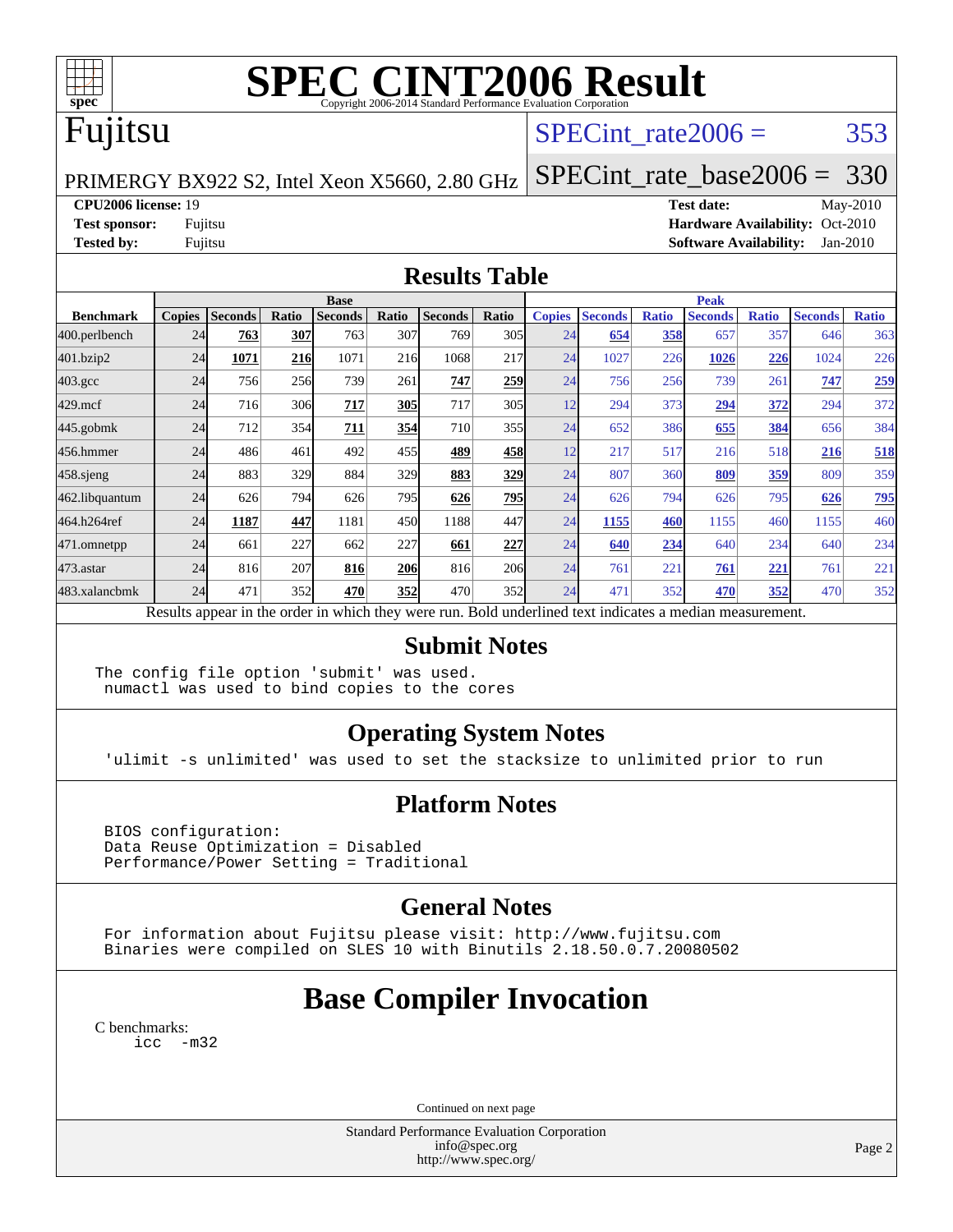|                                          | $spec^*$                                                                                                                                                                                                                                                                      |                                                                                          | <b>SPEC CINT2006 Result</b><br>Copyright 2006-2014 Standard Performance Evaluation Corporation                                              |                                                                                                               |  |  |  |  |
|------------------------------------------|-------------------------------------------------------------------------------------------------------------------------------------------------------------------------------------------------------------------------------------------------------------------------------|------------------------------------------------------------------------------------------|---------------------------------------------------------------------------------------------------------------------------------------------|---------------------------------------------------------------------------------------------------------------|--|--|--|--|
|                                          | Fujitsu                                                                                                                                                                                                                                                                       |                                                                                          |                                                                                                                                             | 353<br>$SPECint rate 2006 =$                                                                                  |  |  |  |  |
|                                          |                                                                                                                                                                                                                                                                               |                                                                                          | PRIMERGY BX922 S2, Intel Xeon X5660, 2.80 GHz                                                                                               | 330<br>$SPECint_rate\_base2006 =$                                                                             |  |  |  |  |
|                                          | <b>CPU2006 license: 19</b><br><b>Test sponsor:</b><br><b>Tested by:</b>                                                                                                                                                                                                       | Fujitsu<br>Fujitsu                                                                       |                                                                                                                                             | <b>Test date:</b><br>May-2010<br>Hardware Availability: Oct-2010<br><b>Software Availability:</b><br>Jan-2010 |  |  |  |  |
|                                          | $C_{++}$ benchmarks:                                                                                                                                                                                                                                                          | icpc -m32                                                                                | <b>Base Compiler Invocation (Continued)</b>                                                                                                 |                                                                                                               |  |  |  |  |
|                                          | <b>Base Portability Flags</b><br>400.perlbench: -DSPEC_CPU_LINUX_IA32<br>462.libquantum: -DSPEC_CPU_LINUX<br>483.xalancbmk: -DSPEC_CPU_LINUX                                                                                                                                  |                                                                                          |                                                                                                                                             |                                                                                                               |  |  |  |  |
|                                          | <b>Base Optimization Flags</b><br>C benchmarks:<br>-xSSE4.2 -ipo -03 -no-prec-div -static -opt-prefetch<br>$C_{++}$ benchmarks:<br>-xSSE4.2 -ipo -03 -no-prec-div -opt-prefetch -Wl,-z, muldefs<br>-L/home/cmplr/usr3/alrahate/cpu2006.1.1.ic11.1/libic11.1-32bit -lsmartheap |                                                                                          |                                                                                                                                             |                                                                                                               |  |  |  |  |
| <b>Base Other Flags</b><br>C benchmarks: |                                                                                                                                                                                                                                                                               |                                                                                          |                                                                                                                                             |                                                                                                               |  |  |  |  |
|                                          | 403.gcc: -Dalloca=_alloca                                                                                                                                                                                                                                                     |                                                                                          |                                                                                                                                             |                                                                                                               |  |  |  |  |
|                                          | icc                                                                                                                                                                                                                                                                           | $-m32$<br>401.bzip2: icc -m64<br>456.hmmer: icc -m64<br>458.sjeng: icc -m64<br>icpc -m32 | <b>Peak Compiler Invocation</b><br>C benchmarks (except as noted below):<br>C++ benchmarks (except as noted below):<br>473.astar: icpc -m64 |                                                                                                               |  |  |  |  |
|                                          |                                                                                                                                                                                                                                                                               |                                                                                          |                                                                                                                                             |                                                                                                               |  |  |  |  |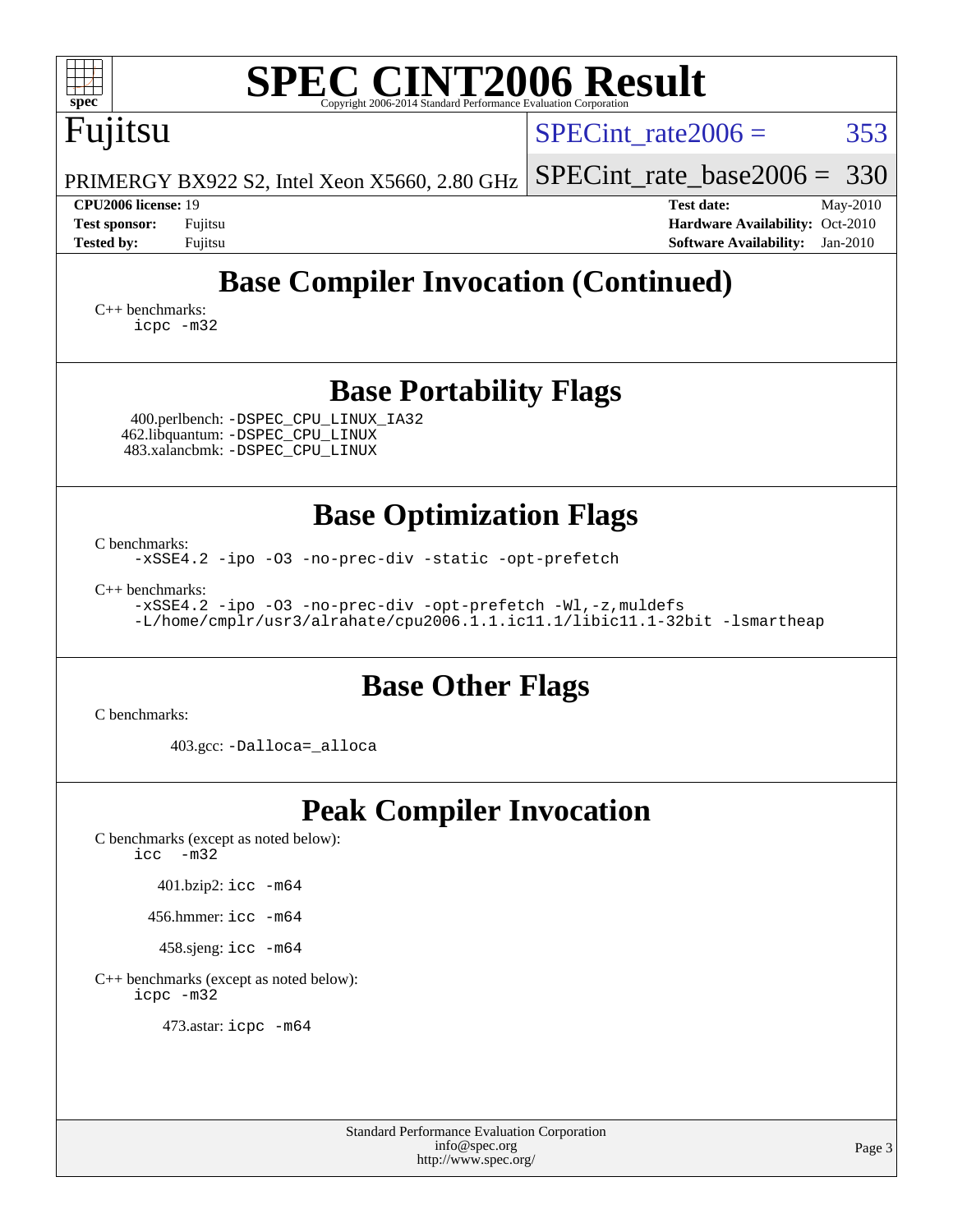

# **[SPEC CINT2006 Result](http://www.spec.org/auto/cpu2006/Docs/result-fields.html#SPECCINT2006Result)**

## Fujitsu

SPECint rate $2006 = 353$ 

[SPECint\\_rate\\_base2006 =](http://www.spec.org/auto/cpu2006/Docs/result-fields.html#SPECintratebase2006) 330

Page 4

PRIMERGY BX922 S2, Intel Xeon X5660, 2.80 GHz

**[CPU2006 license:](http://www.spec.org/auto/cpu2006/Docs/result-fields.html#CPU2006license)** 19 **[Test date:](http://www.spec.org/auto/cpu2006/Docs/result-fields.html#Testdate)** May-2010 **[Test sponsor:](http://www.spec.org/auto/cpu2006/Docs/result-fields.html#Testsponsor)** Fujitsu **[Hardware Availability:](http://www.spec.org/auto/cpu2006/Docs/result-fields.html#HardwareAvailability)** Oct-2010 **[Tested by:](http://www.spec.org/auto/cpu2006/Docs/result-fields.html#Testedby)** Fujitsu **[Software Availability:](http://www.spec.org/auto/cpu2006/Docs/result-fields.html#SoftwareAvailability)** Jan-2010

### **[Peak Portability Flags](http://www.spec.org/auto/cpu2006/Docs/result-fields.html#PeakPortabilityFlags)**

 400.perlbench: [-DSPEC\\_CPU\\_LINUX\\_IA32](http://www.spec.org/cpu2006/results/res2010q3/cpu2006-20100702-12119.flags.html#b400.perlbench_peakCPORTABILITY_DSPEC_CPU_LINUX_IA32) 401.bzip2: [-DSPEC\\_CPU\\_LP64](http://www.spec.org/cpu2006/results/res2010q3/cpu2006-20100702-12119.flags.html#suite_peakCPORTABILITY401_bzip2_DSPEC_CPU_LP64) 456.hmmer: [-DSPEC\\_CPU\\_LP64](http://www.spec.org/cpu2006/results/res2010q3/cpu2006-20100702-12119.flags.html#suite_peakCPORTABILITY456_hmmer_DSPEC_CPU_LP64) 458.sjeng: [-DSPEC\\_CPU\\_LP64](http://www.spec.org/cpu2006/results/res2010q3/cpu2006-20100702-12119.flags.html#suite_peakCPORTABILITY458_sjeng_DSPEC_CPU_LP64) 462.libquantum: [-DSPEC\\_CPU\\_LINUX](http://www.spec.org/cpu2006/results/res2010q3/cpu2006-20100702-12119.flags.html#b462.libquantum_peakCPORTABILITY_DSPEC_CPU_LINUX) 473.astar: [-DSPEC\\_CPU\\_LP64](http://www.spec.org/cpu2006/results/res2010q3/cpu2006-20100702-12119.flags.html#suite_peakCXXPORTABILITY473_astar_DSPEC_CPU_LP64) 483.xalancbmk: [-DSPEC\\_CPU\\_LINUX](http://www.spec.org/cpu2006/results/res2010q3/cpu2006-20100702-12119.flags.html#b483.xalancbmk_peakCXXPORTABILITY_DSPEC_CPU_LINUX)

### **[Peak Optimization Flags](http://www.spec.org/auto/cpu2006/Docs/result-fields.html#PeakOptimizationFlags)**

[C benchmarks](http://www.spec.org/auto/cpu2006/Docs/result-fields.html#Cbenchmarks):

Standard Performance Evaluation Corporation 400.perlbench: [-xSSE4.2](http://www.spec.org/cpu2006/results/res2010q3/cpu2006-20100702-12119.flags.html#user_peakPASS2_CFLAGSPASS2_LDCFLAGS400_perlbench_f-xSSE42_f91528193cf0b216347adb8b939d4107)(pass 2) [-prof-gen](http://www.spec.org/cpu2006/results/res2010q3/cpu2006-20100702-12119.flags.html#user_peakPASS1_CFLAGSPASS1_LDCFLAGS400_perlbench_prof_gen_e43856698f6ca7b7e442dfd80e94a8fc)(pass 1) [-ipo](http://www.spec.org/cpu2006/results/res2010q3/cpu2006-20100702-12119.flags.html#user_peakPASS2_CFLAGSPASS2_LDCFLAGS400_perlbench_f-ipo)(pass 2) [-O3](http://www.spec.org/cpu2006/results/res2010q3/cpu2006-20100702-12119.flags.html#user_peakPASS2_CFLAGSPASS2_LDCFLAGS400_perlbench_f-O3)(pass 2) [-no-prec-div](http://www.spec.org/cpu2006/results/res2010q3/cpu2006-20100702-12119.flags.html#user_peakPASS2_CFLAGSPASS2_LDCFLAGS400_perlbench_f-no-prec-div)(pass 2) [-static](http://www.spec.org/cpu2006/results/res2010q3/cpu2006-20100702-12119.flags.html#user_peakPASS2_CFLAGSPASS2_LDCFLAGS400_perlbench_f-static)(pass 2) [-prof-use](http://www.spec.org/cpu2006/results/res2010q3/cpu2006-20100702-12119.flags.html#user_peakPASS2_CFLAGSPASS2_LDCFLAGS400_perlbench_prof_use_bccf7792157ff70d64e32fe3e1250b55)(pass 2) [-ansi-alias](http://www.spec.org/cpu2006/results/res2010q3/cpu2006-20100702-12119.flags.html#user_peakCOPTIMIZE400_perlbench_f-ansi-alias) 401.bzip2: [-xSSE4.2](http://www.spec.org/cpu2006/results/res2010q3/cpu2006-20100702-12119.flags.html#user_peakPASS2_CFLAGSPASS2_LDCFLAGS401_bzip2_f-xSSE42_f91528193cf0b216347adb8b939d4107)(pass 2) [-prof-gen](http://www.spec.org/cpu2006/results/res2010q3/cpu2006-20100702-12119.flags.html#user_peakPASS1_CFLAGSPASS1_LDCFLAGS401_bzip2_prof_gen_e43856698f6ca7b7e442dfd80e94a8fc)(pass 1) [-ipo](http://www.spec.org/cpu2006/results/res2010q3/cpu2006-20100702-12119.flags.html#user_peakPASS2_CFLAGSPASS2_LDCFLAGS401_bzip2_f-ipo)(pass 2) [-O3](http://www.spec.org/cpu2006/results/res2010q3/cpu2006-20100702-12119.flags.html#user_peakPASS2_CFLAGSPASS2_LDCFLAGS401_bzip2_f-O3)(pass 2) [-no-prec-div](http://www.spec.org/cpu2006/results/res2010q3/cpu2006-20100702-12119.flags.html#user_peakPASS2_CFLAGSPASS2_LDCFLAGS401_bzip2_f-no-prec-div)(pass 2) [-static](http://www.spec.org/cpu2006/results/res2010q3/cpu2006-20100702-12119.flags.html#user_peakPASS2_CFLAGSPASS2_LDCFLAGS401_bzip2_f-static)(pass 2) [-prof-use](http://www.spec.org/cpu2006/results/res2010q3/cpu2006-20100702-12119.flags.html#user_peakPASS2_CFLAGSPASS2_LDCFLAGS401_bzip2_prof_use_bccf7792157ff70d64e32fe3e1250b55)(pass 2) [-opt-prefetch](http://www.spec.org/cpu2006/results/res2010q3/cpu2006-20100702-12119.flags.html#user_peakCOPTIMIZE401_bzip2_f-opt-prefetch) [-ansi-alias](http://www.spec.org/cpu2006/results/res2010q3/cpu2006-20100702-12119.flags.html#user_peakCOPTIMIZE401_bzip2_f-ansi-alias) [-auto-ilp32](http://www.spec.org/cpu2006/results/res2010q3/cpu2006-20100702-12119.flags.html#user_peakCOPTIMIZE401_bzip2_f-auto-ilp32)  $403.\text{gcc: basepeak}$  = yes 429.mcf: [-xSSE4.2](http://www.spec.org/cpu2006/results/res2010q3/cpu2006-20100702-12119.flags.html#user_peakCOPTIMIZE429_mcf_f-xSSE42_f91528193cf0b216347adb8b939d4107) [-ipo](http://www.spec.org/cpu2006/results/res2010q3/cpu2006-20100702-12119.flags.html#user_peakCOPTIMIZE429_mcf_f-ipo) [-O3](http://www.spec.org/cpu2006/results/res2010q3/cpu2006-20100702-12119.flags.html#user_peakCOPTIMIZE429_mcf_f-O3) [-no-prec-div](http://www.spec.org/cpu2006/results/res2010q3/cpu2006-20100702-12119.flags.html#user_peakCOPTIMIZE429_mcf_f-no-prec-div) [-static](http://www.spec.org/cpu2006/results/res2010q3/cpu2006-20100702-12119.flags.html#user_peakCOPTIMIZE429_mcf_f-static) [-opt-prefetch](http://www.spec.org/cpu2006/results/res2010q3/cpu2006-20100702-12119.flags.html#user_peakCOPTIMIZE429_mcf_f-opt-prefetch) 445.gobmk: [-xSSE4.2](http://www.spec.org/cpu2006/results/res2010q3/cpu2006-20100702-12119.flags.html#user_peakPASS2_CFLAGSPASS2_LDCFLAGS445_gobmk_f-xSSE42_f91528193cf0b216347adb8b939d4107)(pass 2) [-prof-gen](http://www.spec.org/cpu2006/results/res2010q3/cpu2006-20100702-12119.flags.html#user_peakPASS1_CFLAGSPASS1_LDCFLAGS445_gobmk_prof_gen_e43856698f6ca7b7e442dfd80e94a8fc)(pass 1) [-prof-use](http://www.spec.org/cpu2006/results/res2010q3/cpu2006-20100702-12119.flags.html#user_peakPASS2_CFLAGSPASS2_LDCFLAGS445_gobmk_prof_use_bccf7792157ff70d64e32fe3e1250b55)(pass 2) [-O2](http://www.spec.org/cpu2006/results/res2010q3/cpu2006-20100702-12119.flags.html#user_peakCOPTIMIZE445_gobmk_f-O2) [-ipo](http://www.spec.org/cpu2006/results/res2010q3/cpu2006-20100702-12119.flags.html#user_peakCOPTIMIZE445_gobmk_f-ipo) [-no-prec-div](http://www.spec.org/cpu2006/results/res2010q3/cpu2006-20100702-12119.flags.html#user_peakCOPTIMIZE445_gobmk_f-no-prec-div) [-ansi-alias](http://www.spec.org/cpu2006/results/res2010q3/cpu2006-20100702-12119.flags.html#user_peakCOPTIMIZE445_gobmk_f-ansi-alias) 456.hmmer: [-xSSE4.2](http://www.spec.org/cpu2006/results/res2010q3/cpu2006-20100702-12119.flags.html#user_peakCOPTIMIZE456_hmmer_f-xSSE42_f91528193cf0b216347adb8b939d4107) [-ipo](http://www.spec.org/cpu2006/results/res2010q3/cpu2006-20100702-12119.flags.html#user_peakCOPTIMIZE456_hmmer_f-ipo) [-O3](http://www.spec.org/cpu2006/results/res2010q3/cpu2006-20100702-12119.flags.html#user_peakCOPTIMIZE456_hmmer_f-O3) [-no-prec-div](http://www.spec.org/cpu2006/results/res2010q3/cpu2006-20100702-12119.flags.html#user_peakCOPTIMIZE456_hmmer_f-no-prec-div) [-static](http://www.spec.org/cpu2006/results/res2010q3/cpu2006-20100702-12119.flags.html#user_peakCOPTIMIZE456_hmmer_f-static) [-unroll2](http://www.spec.org/cpu2006/results/res2010q3/cpu2006-20100702-12119.flags.html#user_peakCOPTIMIZE456_hmmer_f-unroll_784dae83bebfb236979b41d2422d7ec2) [-ansi-alias](http://www.spec.org/cpu2006/results/res2010q3/cpu2006-20100702-12119.flags.html#user_peakCOPTIMIZE456_hmmer_f-ansi-alias) [-auto-ilp32](http://www.spec.org/cpu2006/results/res2010q3/cpu2006-20100702-12119.flags.html#user_peakCOPTIMIZE456_hmmer_f-auto-ilp32)  $458 \text{.}$  sjeng:  $-xSSE4$ .  $2(\text{pass 2})$  -prof-qen(pass 1) [-ipo](http://www.spec.org/cpu2006/results/res2010q3/cpu2006-20100702-12119.flags.html#user_peakPASS2_CFLAGSPASS2_LDCFLAGS458_sjeng_f-ipo)(pass 2) [-O3](http://www.spec.org/cpu2006/results/res2010q3/cpu2006-20100702-12119.flags.html#user_peakPASS2_CFLAGSPASS2_LDCFLAGS458_sjeng_f-O3)(pass 2) [-no-prec-div](http://www.spec.org/cpu2006/results/res2010q3/cpu2006-20100702-12119.flags.html#user_peakPASS2_CFLAGSPASS2_LDCFLAGS458_sjeng_f-no-prec-div)(pass 2) [-static](http://www.spec.org/cpu2006/results/res2010q3/cpu2006-20100702-12119.flags.html#user_peakPASS2_CFLAGSPASS2_LDCFLAGS458_sjeng_f-static)(pass 2) [-prof-use](http://www.spec.org/cpu2006/results/res2010q3/cpu2006-20100702-12119.flags.html#user_peakPASS2_CFLAGSPASS2_LDCFLAGS458_sjeng_prof_use_bccf7792157ff70d64e32fe3e1250b55)(pass 2) [-unroll4](http://www.spec.org/cpu2006/results/res2010q3/cpu2006-20100702-12119.flags.html#user_peakCOPTIMIZE458_sjeng_f-unroll_4e5e4ed65b7fd20bdcd365bec371b81f) [-auto-ilp32](http://www.spec.org/cpu2006/results/res2010q3/cpu2006-20100702-12119.flags.html#user_peakCOPTIMIZE458_sjeng_f-auto-ilp32)  $462$ .libquantum: basepeak = yes 464.h264ref: [-xSSE4.2](http://www.spec.org/cpu2006/results/res2010q3/cpu2006-20100702-12119.flags.html#user_peakPASS2_CFLAGSPASS2_LDCFLAGS464_h264ref_f-xSSE42_f91528193cf0b216347adb8b939d4107)(pass 2) [-prof-gen](http://www.spec.org/cpu2006/results/res2010q3/cpu2006-20100702-12119.flags.html#user_peakPASS1_CFLAGSPASS1_LDCFLAGS464_h264ref_prof_gen_e43856698f6ca7b7e442dfd80e94a8fc)(pass 1) [-ipo](http://www.spec.org/cpu2006/results/res2010q3/cpu2006-20100702-12119.flags.html#user_peakPASS2_CFLAGSPASS2_LDCFLAGS464_h264ref_f-ipo)(pass 2) [-O3](http://www.spec.org/cpu2006/results/res2010q3/cpu2006-20100702-12119.flags.html#user_peakPASS2_CFLAGSPASS2_LDCFLAGS464_h264ref_f-O3)(pass 2) [-no-prec-div](http://www.spec.org/cpu2006/results/res2010q3/cpu2006-20100702-12119.flags.html#user_peakPASS2_CFLAGSPASS2_LDCFLAGS464_h264ref_f-no-prec-div)(pass 2) [-static](http://www.spec.org/cpu2006/results/res2010q3/cpu2006-20100702-12119.flags.html#user_peakPASS2_CFLAGSPASS2_LDCFLAGS464_h264ref_f-static)(pass 2) [-prof-use](http://www.spec.org/cpu2006/results/res2010q3/cpu2006-20100702-12119.flags.html#user_peakPASS2_CFLAGSPASS2_LDCFLAGS464_h264ref_prof_use_bccf7792157ff70d64e32fe3e1250b55)(pass 2) [-unroll2](http://www.spec.org/cpu2006/results/res2010q3/cpu2006-20100702-12119.flags.html#user_peakCOPTIMIZE464_h264ref_f-unroll_784dae83bebfb236979b41d2422d7ec2) [-ansi-alias](http://www.spec.org/cpu2006/results/res2010q3/cpu2006-20100702-12119.flags.html#user_peakCOPTIMIZE464_h264ref_f-ansi-alias) [C++ benchmarks:](http://www.spec.org/auto/cpu2006/Docs/result-fields.html#CXXbenchmarks) 471.omnetpp: [-xSSE4.2](http://www.spec.org/cpu2006/results/res2010q3/cpu2006-20100702-12119.flags.html#user_peakPASS2_CXXFLAGSPASS2_LDCXXFLAGS471_omnetpp_f-xSSE42_f91528193cf0b216347adb8b939d4107)(pass 2) [-prof-gen](http://www.spec.org/cpu2006/results/res2010q3/cpu2006-20100702-12119.flags.html#user_peakPASS1_CXXFLAGSPASS1_LDCXXFLAGS471_omnetpp_prof_gen_e43856698f6ca7b7e442dfd80e94a8fc)(pass 1) [-ipo](http://www.spec.org/cpu2006/results/res2010q3/cpu2006-20100702-12119.flags.html#user_peakPASS2_CXXFLAGSPASS2_LDCXXFLAGS471_omnetpp_f-ipo)(pass 2) [-O3](http://www.spec.org/cpu2006/results/res2010q3/cpu2006-20100702-12119.flags.html#user_peakPASS2_CXXFLAGSPASS2_LDCXXFLAGS471_omnetpp_f-O3)(pass 2) [-no-prec-div](http://www.spec.org/cpu2006/results/res2010q3/cpu2006-20100702-12119.flags.html#user_peakPASS2_CXXFLAGSPASS2_LDCXXFLAGS471_omnetpp_f-no-prec-div)(pass 2) [-prof-use](http://www.spec.org/cpu2006/results/res2010q3/cpu2006-20100702-12119.flags.html#user_peakPASS2_CXXFLAGSPASS2_LDCXXFLAGS471_omnetpp_prof_use_bccf7792157ff70d64e32fe3e1250b55)(pass 2) [-ansi-alias](http://www.spec.org/cpu2006/results/res2010q3/cpu2006-20100702-12119.flags.html#user_peakCXXOPTIMIZE471_omnetpp_f-ansi-alias) [-opt-ra-region-strategy=block](http://www.spec.org/cpu2006/results/res2010q3/cpu2006-20100702-12119.flags.html#user_peakCXXOPTIMIZE471_omnetpp_f-opt-ra-region-strategy-block_a0a37c372d03933b2a18d4af463c1f69) [-Wl,-z,muldefs](http://www.spec.org/cpu2006/results/res2010q3/cpu2006-20100702-12119.flags.html#user_peakEXTRA_LDFLAGS471_omnetpp_link_force_multiple1_74079c344b956b9658436fd1b6dd3a8a) [-L/home/cmplr/usr3/alrahate/cpu2006.1.1.ic11.1/libic11.1-32bit -lsmartheap](http://www.spec.org/cpu2006/results/res2010q3/cpu2006-20100702-12119.flags.html#user_peakEXTRA_LIBS471_omnetpp_SmartHeap_d86dffe4a79b79ef8890d5cce17030c3) Continued on next page

[info@spec.org](mailto:info@spec.org) <http://www.spec.org/>